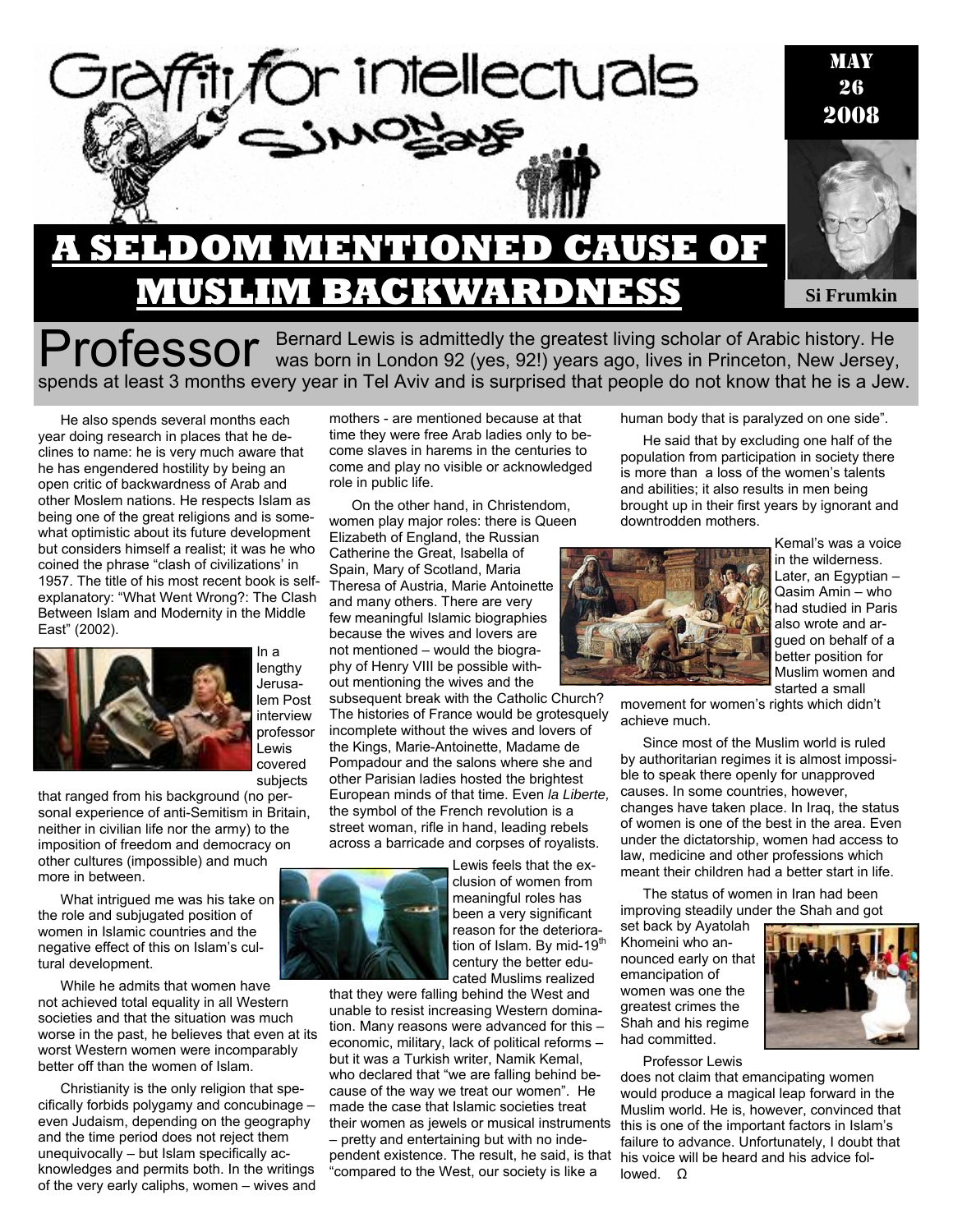# **Antisemitism among Muslim youth in Australia** By Dr. Philip Mendes from reports by a Sydney high school teacher

Dr. Philip Mendes, Senior Lecturer in Social Policy & Community Development in the Depart-<br>
Dr. Philip ment of Social Work at Monash University and the author or co-author of six books. The teacher, who prefers to remain anonymous, has taught in several Sydney schools and interacts on a daily basis with hundreds of young Muslims in Sydney He is a committed leftist, who believes that current progressive research and thinking fails to address Muslim anti-Jewish prejudice. (Slight additional editing and condensation by Si Frumkin)

The schools under discussion in this paper are all classified as disadvantaged. They are state high schools in western and southwestern Sydney with a typical ethnic composition, in descending order, as follows: Lebanese, Turkish, Pacific Islander, Afghan, Chinese, Indian and Anglo Australian. Other nationalities represented include Sudanese, Egyptian, Iranian, Syrian, Palestinian, Libe-



rian, Former Yugoslavia and Pakistani. The majority religious faith of students is Islam with about 80% adherence with Christians,

Hindus, Buddhists, and Bahai making up the minority. Some schools have 95% of students practicing Islam and culturally they are in effect de facto Madrassas.

There are always exceptions but generally the level of conscious and malicious antisemitism is moderately high and the level of ignorance about Jews and Israel is very high. Muslim youth commonly express antisemitism. One cannot say that this phenomenon only applies amongst Arab background youth. Some of the most virulent antisemitism is expressed by non-Arab Afghanis, Turks and Pakistanis. On the other hand, Coptic Christians from Egypt and Lebanese Maronites and Orthodox, who are of course Arabs, rarely express antisemitic sentiment.

Antisemitic sentiment and expressions comes almost exclusively from boys. It appears to be a form of male violence which is



not mirrored by girls in the same cohort.

There are no Jewish students in western Sydney. Bankstown Synagogue was firebombed and never rebuilt in the early 1990s and Parramatta Synagogue *HHT* has suffered arson

attacks and its congregation is small and ageing. This is of course reflected in the composition of the high schools. There is no mixing of Jewish and Muslim students either in school or in the local area. If an identified Jewish student attended one of these schools, it is reasonable to expect he or she would be

bullied, verbally and physically. Bahai students, who are viewed as apostates by Muslims, are treated very harshly.

### **Antisemitic expressions**

A Jewish teacher was harassed by Muslim students with racial taunts in class. Two Jewish relieving teachers were instructed by other staff not to let the students know they were Jewish because it was implied they would be harassed. Teachers of unknown religious background have been harassed in attempts to convert them to Islam.

In subject areas where Jews, Judaism or Israel are mentioned students deny facts that reflect well on Jews or Israel. In Ancient History classes some Muslim students deny Abraham or Moses was Jewish, claiming they were Muslim. In social life, antisemitism is a source of amusement. It is popular for



boys to download beheadings and attacks against "infidels" onto their mobile phones and then swap and show them

with their friends. This atrocity exhibitionism is widespread across schools in the region. Students also have access to DVDs of murder and torture committed by Islamists against Jews and Christians.

#### **Antisemitic beliefs**

Jews are viewed as profane, treacherous, cunning and not to be trusted: in short the epitome of evil. Israel is an abomination; an affront to Islam and its very existence is intolerable.

In these boys' minds Jews are responsible for anti-Islamic prejudice and every failure by Middle Eastern countries is the result of the perfidious Jew and Israel. There is a massive amount of denial and resentment amongst students. Nothing is ever their fault or responsibility. It's always the fault of Jews, Australia, America or the police. Any manifestation of negative interest in their misdemeanours is automatically construed as racist or anti-Muslim.

quoted as fact by  $\blacksquare$  students in these schools  $\|\cdot\|$  is the include:

 ∗Mossad or- ganised the September 11 **http://www.file.com/file.com/**hijackings to incite hatred  $\left| \right|$   $\left| \right|$  against Muslims and no Jews Jews



went to work in the  $\frac{1}{\sqrt{1-\frac{1}{x}}}\frac{1}{\sqrt{1-\frac{1}{x}}}\frac{1}{\sqrt{1-\frac{1}{x}}}\frac{1}{\sqrt{1-\frac{1}{x}}}\frac{1}{\sqrt{1-\frac{1}{x}}}\frac{1}{\sqrt{1-\frac{1}{x}}}\frac{1}{\sqrt{1-\frac{1}{x}}}\frac{1}{\sqrt{1-\frac{1}{x}}}\frac{1}{\sqrt{1-\frac{1}{x}}}\frac{1}{\sqrt{1-\frac{1}{x}}}\frac{1}{\sqrt{1-\frac{1}{x}}}\frac{1}{\sqrt{1-\frac{1}{x}}}\frac{1}{\sqrt{$ towers that day as they all received a special phone call telling them to call in sick.

 ∗ Coca Cola is a Jewish conspiracy. It is owned by Jews and the writing on the side of the can reads in Arabic "No Allah, No Muhammad".

∗Israel indiscriminately murders Muslims in Israel while they are praying.

\*Jews control the world. Zionism is an international conspiracy linked to freemasonry.

 ∗Jews are really Muslims who refuse to accept Islam into their lives.

\*Israel is a colonialist entity occupying Muslim land. Most students forget their national background when confronted with Israel and revert to a Pan-Islamic identity in solidarity with the Palestinians.

\*Israel built the Attaturk dam in Turkey to starve Syria and Iraq of water.

## **Sources of youth antisemitism**

The internet is the most easily accessible



source of antisemitic propaganda. **Students** generally believe everything on the Internet is true and, in particular,

believe websites purporting to be Muslim are infallible. Other media also contribute, particularly satellite television. Al Jazeera is very popular, as was the now-banned Al Manar channel.

Many Turkish students are particularly antisemitic. This could be based on the availability of right wing nationalist newspapers such as *Anadoluda Vakit.* Lebanese Muslim students' expression of antisemitism usually (See "AUSTRALIA" page 3)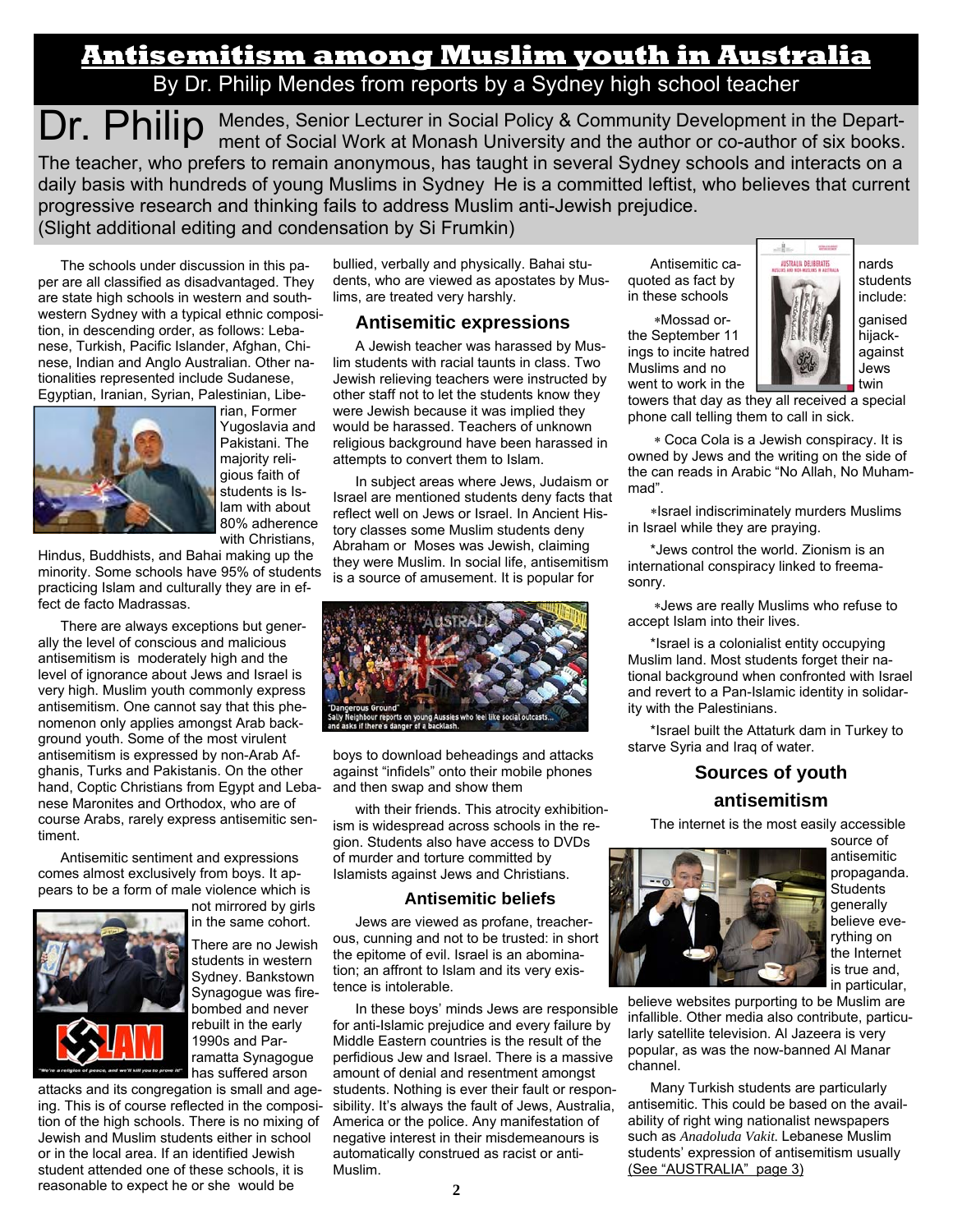## **"AUSTRALIA" from p. 2**

 relates to Israel's invasion in 1982 and occupation of southern Lebanon.

Palestinian students vary: some students express a visceral hatred of all Jews; some hate "'Zionists" but don't mind other Jews and some are more liberal. Bosnian Muslim students are by far the most liberal in their political views and I have never witnessed an antisemitic comment or incident from this group. This may be linked to the philosophy of the former Yugoslavia, which officially preached racial tolerance, secularism and harmony. Bosnian Muslims have a tradition of moderation in their religious practice and fundamentalist views are virtually unheard of.

Some students repeat antisemitic assertions they hear at their mosques during Friday prayers.



**Muslim antisemitism is ignored** 

There are many research projects and programs in Western Sydney studying Muslim and Arab students.

Most are aimed at discovering prejudice *against* Muslims while there is a lack of academic work gauging Moslem anti-Semitism. This may be because of the political orientation of researchers andd the prevalence of antisemitism, masked as anti-Zionism in the academic world.

Leftists groups have made significant compromises to woo Muslim youth. Before the March 2003 invasion of Iraq, the Social-



ist Alliance recruited Arab and Muslim students to anti-war student rallies preying on their antisemitic and anti-American fantasies and

avoiding any mention of feminism or homosexual rights, issues on which the Left is generally strong.

#### **Solutions**

It is vitally important not to typecast Muslim or Arab youth. Male students congregate in friendship-based groups outside of school meeting in public places. This often leads to issues which brings the students into conflict with the police. Students believe they are picked on because of their background, that



Australians are prejudiced against Islam. Police and media stereotypes reinforce these beliefs.

The political framework needs to be recast. The Left perceives that to attack Muslim antisemitism would be to line up with the Right attacking a vulnerable immigrant community. within the Islamic community who are proven antisemites. Progressive leaders must not use criticisms of Israel to justify tolerating antisemitism.

Mas-

west and





south west. Open-minded and moderate Muslims must be identified, supported and encouraged. There must The Jewish community should consider sponsoring moderate Muslim young people in high standing in the community to visit Israel.

## **Conclusion**

Disturbing levels of antisemitism exist among Muslim youths in western and southwestern Sydney. These attitudes are expressed in antisemitic beliefs and harassment and have the potential to lead to violence. They are strongly influence by internet sites as well as other media and reinforced by the peer group and the difficult socioeconomic situation of this group. Muslim antisemitism has been ignored by researchers and politicians because of the current attitudes on the Left.  $\star$ 

## **"G.O.P. " from page 4**

That is essentially what has been happening to the Republicans, as far as the black vote is concerned, for decades on end. Someone once said a method that fails repeatedly may possibly be wrong.

The truth is something that can attract people's attention, if only for its novelty in politics. There is no need for Republicans to try to pose as saviors of blacks. Democrats do that and they have more experience doing it.



A sober presentation of the facts — "straight talk," if you will — gives Mr. McCain and Republicans their best shot at a larger share of the votes of blacks. There is plenty to talk straight about, including all the things the Democrats are committed to that work to the disadvantage of blacks, beginning with Democrats' adamant support of teachers' unions in their opposition to parental choice through vouchers.

The teachers' unions are just one of the Democratic Party's

sacred cow constituencies, whose agendas are very harmful to blacks.

Black voters also need to be told about tens of thousands of blacks forced out of a

number of liberal Democratic California counties by skyrocketing housing prices, caused by Democratic environmentalists' severe restrictions on building homes or apartments.

The black population of San Francisco, for example, has been cut in half since



1970 — and San Francisco is the very model of a community of

## *The black population of San Francisco has been cut in half since 1970 — and San Francisco is the very model of a community of liberal green zealot Democrats.*

liberal Democrats, including green zealots who are heedless of the consequences of their actions on others.

Then there are the effects of tort lawyers in raising prices, liberal judges turning criminals loose and other influential Democratic constituencies whose effects on blacks are strictly negative.

Where should these and other messages be delivered to blacks, if not through the existing black organizations?

That message can be delivered as part of televised speeches addressing other major issues facing the country. It can be delivered as part of advertisements in the general media and separately in advertisements in newspapers, magazines and television programs with a black audience.

Logistics are not the problem. Insistence on following a repeatedly failed game plan is.  $\star$ 

*Thomas Sowell is a nationally syndicated columnist.*